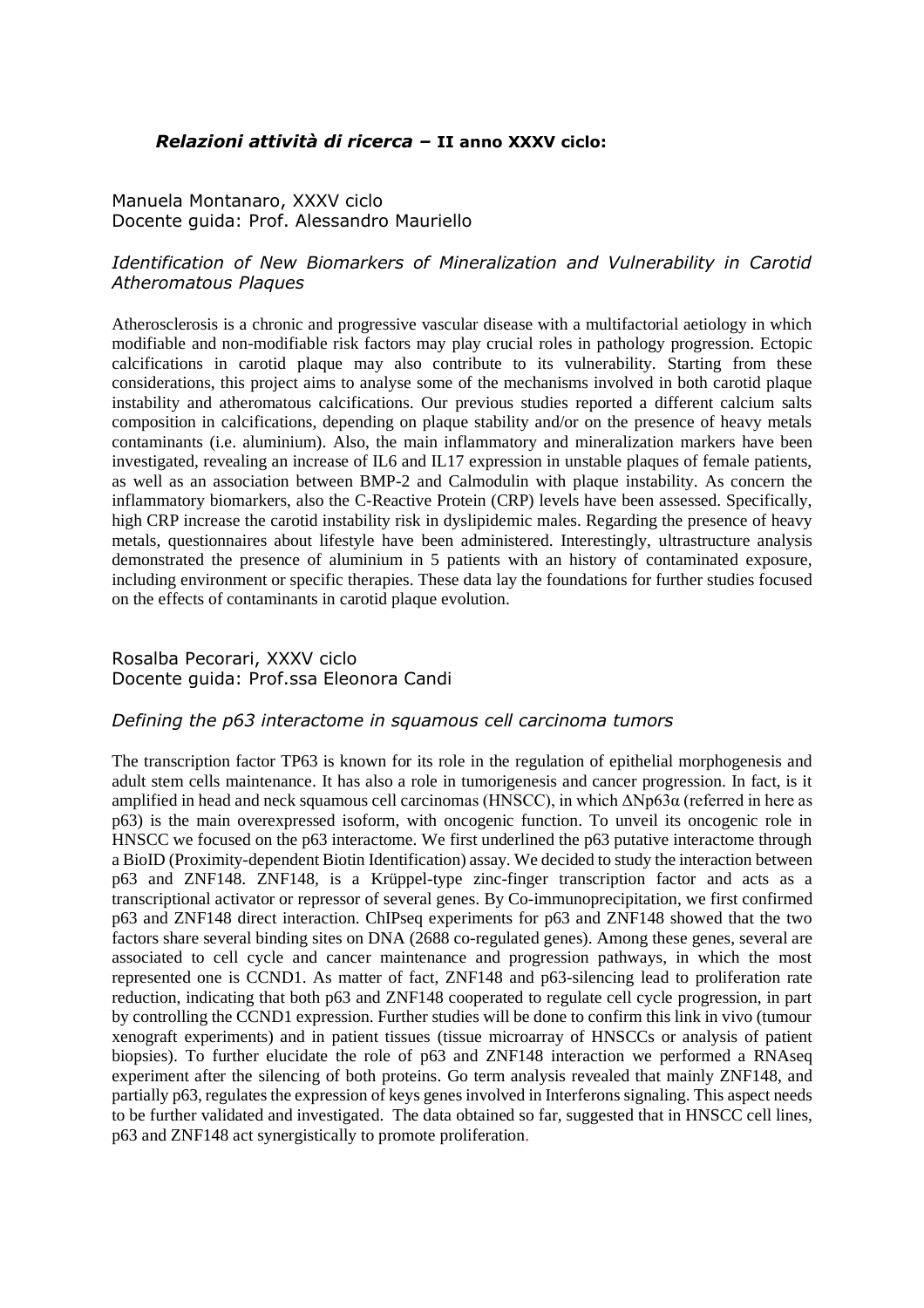#### Adelaide Teofani, XXXV ciclo Docente guida: Prof. Alessandro Desideri

# *Intestinal taxa abundance and diversity in inflammatory bowel disease patients: an analysis including covariates and confounders*

Inflammatory bowel diseases (IBD), which include Crohn's disease (CD) and ulcerative colitis (UC), are chronic immune-mediated disorders of the gastrointestinal tract of unknown aetiology. Many evidences suggest that the pathological status is the result of an interaction between genetic and environmental factors, leading to an abnormal immune response against the human microbiome. In order to investigate the impact of lifestyle and dietary habits on the modulation of intestinal taxa abundance and diversity in inflammatory bowel diseases, a 16S rRNA gene analysis was performed using genomic DNA extracted from faecal samples of 52 patients with Crohn's disease (CD), 58 patients with ulcerative colitis (UC) and 42 healthy controls (HC). Results indicated a reduced microbial diversity in CD and UC patients compared to HC. Some of the variables related to patient's age, lifestyle and dietary habits resulted to be significantly unbalanced across the CD, UC and HC groups, acting as confounders and thus influencing alterations in the abundance of specific microbial families. The abundance of *Atopobiaceae* and *Defluvitaleacae* bacterial families appears in fact to be differentially modulated when including in the analysis the confounders and the covariates. In detail, the results indicate an association between the *Atopobiaceae* family and the cereals consumption, as also supported by the literature. In conclusion, correcting the analysis by covariates and confounders permits to identify the bacterial families whose abundance is only modulated by the IBD status.

# Emanuele Criscuolo, XXXV ciclo Docente guida: Dr.ssa Filomena Fezza

## *Protein activity investigations using multidisciplinary approaches*

The endocannabinoid system (ECS) is an evolutionarily conserved lipid signalling system, which comprises endocannabinoids, their principal target receptors, the cannabinoid 1 (CB1R) and 2 (CB2R) receptor and their metabolic enzymes, such as Fatty Acid Amide Hydrolase (FAAH). To study the potential interaction between CB1R and active substances I used computational analysis (virtual screening) using a database of FDA drugs (composed by about 4200 compounds). After the virtual screening, I have selected about 40 molecules that were processed with another computational procedure to ascertain their selectivity on CB1R and so, I obtained the top 10 molecules. At the same time, I built human FAAH model, using in silico technique, in order to compare rat and human structures and their behaviour with the major phytocannabinoids. I've performed enzymatic activity assay as well, to verify the potency of each compounds using rat FAAH and human FAAH. Finally, we matched in vitro and in silico results to better understand the mechanism of this enzyme and the interspecies differences. Lastly, I studied New Delhi metallo-beta-lactamase (NDM-1), an enzyme that makes bacteria resistant to a broad range of beta-lactam. Molecular dynamics simulations were performed to justify the differences observed in the kinetic behaviour of some NDM-1 mutants.

# Raffaele Dante Caposiena Caro, XXXV ciclo Capo dipartimento/laboratorio: Prof.ssa Iris Zalaudek Docente guida: Prof. Luca Bianchi

*Factors related to the onset and recurrence of flares in hidradenitis suppurativa patients treated with adalimumab*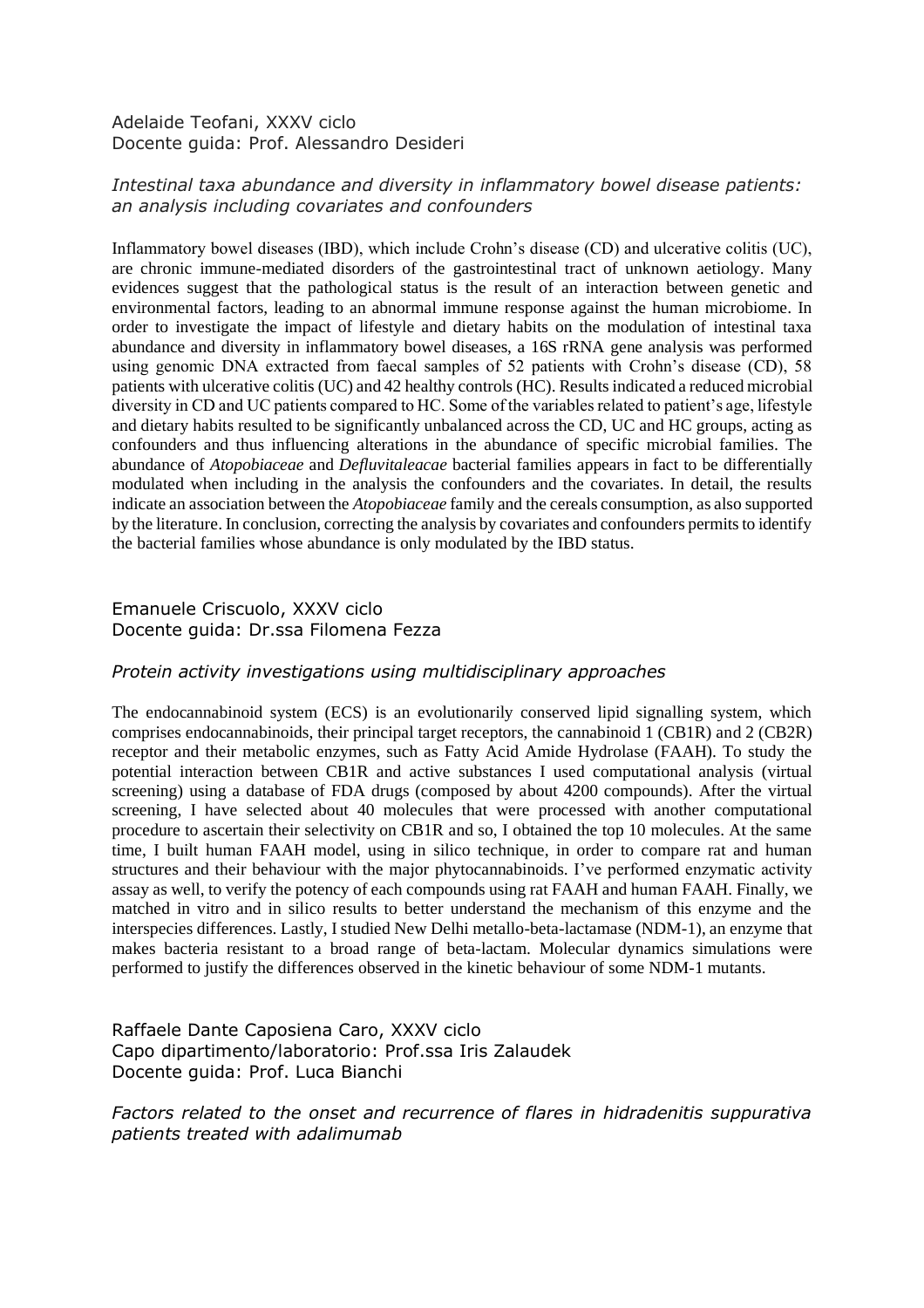Hidradenitis suppurativa (HS) is characterized by periodic worsening of symptoms. The aim was to investigate factors associated with flare outbreak in HS patients in treatment with adalimumab. In total, 115 HS patients treated with adalimumab from 5 Italian centers were reviewed. Clinical and epidemiological data were collected at baseline. Flares were modelled with baseline features using univariate and multivariate Cox-regression. The factors significantly correlated with flares in the univariate model were analyzed using a recurrent event survival analysis (Andersen-Gill model) to assess the relation between them and flares recurrence. During the observation period 80.9% of patients developed flares, detecting 252 flares, overall. A univariate model identified five risk factors associated with the outbreak of flares. While, the Andersen-Gill model showed four factors correlated with flares recurrence. An early treatment of HS may prevent both the disease progression and reduce the recurrence of flares.

## Lucas Fabrício Bahia Nogueira, XXXV ciclo Docente guida: Prof. Massimo Bottini tutor: Prof. Ana Paula Ramos (University of São Paulo, Brazil)

## *Collagen/-carrageenan based scaffolds as biomimetic bone tissue constructs: a model system for in vitro bone mineralization studies.*

In this study, we used collagen in the production of 3D mineralized biomimetic matrices mimicking the microenvironment of native bone.  $\kappa$ -carrageenan ( $\kappa$ -Carr) was added to the scaffolds in an attempt to fulfill the role of sulfated glycosaminoglycan in the bone matrix, because  $\kappa$ -Carr has the advantage of extracting it from renewable sources (i.e., red algae). Ordered matrices were obtained by exploring the property of type I collagen molecules to self-assemble in highly aligned fibrils by the increase in pH and slow evaporation of solutions at high concentration. Scanning electron microscopy imaging showed the presence of uniform fibrils compacted and intertwined in a dense network. Side views of the samples showed collagen fibrils with a parallel alignment, which is characteristic in dense connective tissues. The incorporation of  $\kappa$ -Carr resulted in a significant change in the surface morphology to a highly rugged irregular and non-periodic pattern. The scaffolds obtained before and after the incorporation of -Carr supported osteoblasts proliferation. Our results showed that reproducing the fibrillar structure by the chemical method of pH control is a suitable alternative to design an appropriate model to study the role of structural organization of artificial extracellular matrix in cell behavior.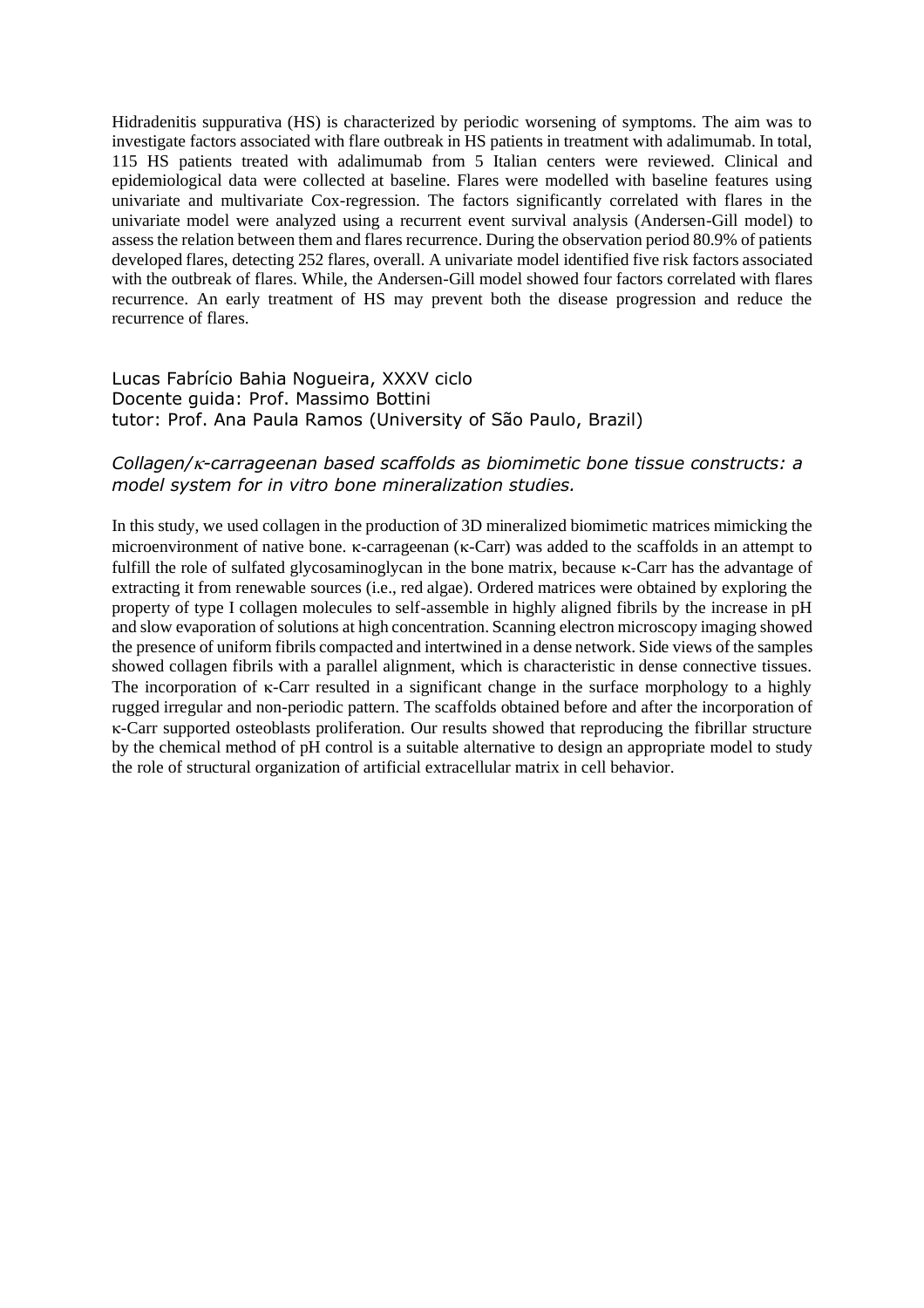# *Relazione attività di ricerca -* **I anno XXXVI ciclo:**

Carlotta Zampieri, XXXVI ciclo Docente guida: Ivano Amelio

#### *p53 mutation defines chromatin state to confer drug tolerant phenotype in cancer*

Somatic inactivation of p53 in cancer frequently occurs as missense mutations that lead to acquisition of neomorphic mutant protein forms. p53 mutants have been postulated to exert gain-of-function (GOF) effects, including promotion of metastasis and drug tolerance, which generally contribute to acquisition of the lethal phenotype. In this study, by integrating a p53R270H-dependent transcriptomic analysis with chromatin accessibility (ATAC-seq) profiling, we shed light on the molecular basis of p53 mutantdependent drug tolerant phenotype in pancreatic cancer. p53R270H finely tunes chromatin state in specific genomic loci orchestrating a transcriptional programme that participates to phenotypic evolution of the cancer. We specifically focused on the p53R270H-dependent regulation of the tyrosine kinase receptor MST1r. MST1r deregulation substantially impinged on drug response in experimental model, recapitulating the p53R270H-dependent phenotype, and strongly correlated with p53 mutant and aggressive phenotype in pancreatic cancer patients. As cellular plasticity in staged pancreatic cancer seems to predominantly originate from epigenetic mechanisms, we propose that mutant p53 participates in acquisition of lethal phenotype by finely tuning chromatin state.

## Silvia Buonvino, XXXVI ciclo Docente guida: Prof. Sonia Melino

# *H2S donors for Optimization of 3D Culture Systems for Stem Cell Therapy in Tissue Regeneration*

Photopolymerized hydrogels are ideal materials to improve stem cell-based tissue regeneration but our experiments brought to light that photopolymerization may itself cause cell damage requiring conjugation between proteins and synthetic polymers, photoinitiators and UV exposure for radical monomers crosslink, all processes whose effects on cells are not yet clarified. The gasotransmitter  $H_2S$ protects cells from oxidative damage acting as scavenger molecule and inducing the expression of antioxidant proteins. The ability of a glutathione-conjugated garlic extract (GSGa), that slowly releases H2S and produced in our laboratory, to prevent photopolymerization (PhP) damage was evaluated using both an enzymatic model and a cardiac mesenchymal stem cells (cMSCs) 3D culture based on PEG fibrinogen hydrogel (PFHy). The decreased activity of a recombinant cyanide:thiosulfate sulfurtransferase (TST,EC. 2.8.1.1) exposed to PEGDa and UV light was inhibited by the presence of GSGa. Western blot analysis showed that in cMSCs GSGa induced the upregulation of Antioxidant Responsive Elements (ARE) controlled enzymes expression. We also proved that the preconditioning of cMSCs with GSGa before embedding into PFHy exerts protective effects from PhP damage. These findings pave the way for the use of  $H_2S$  donors in cells pretreatment for tissue engineering applications, such as tissue repairing and 3D bioprinting.

## Valentina Tullio, XXXVI ciclo Docente guida: Dott. Valeria Gasperi

#### *MiR 126 in breast cancer and platelets*

We have previously shown that miR-126 plays a suppressor role in human breast cancer (BC) cells by directly targeting AKT2, a kinase involved in invasion and metastasis pathways. We deepen our investigation by analyzing the *in vitro* and *in vivo* role of miR-126 and its target AKT2 in BC.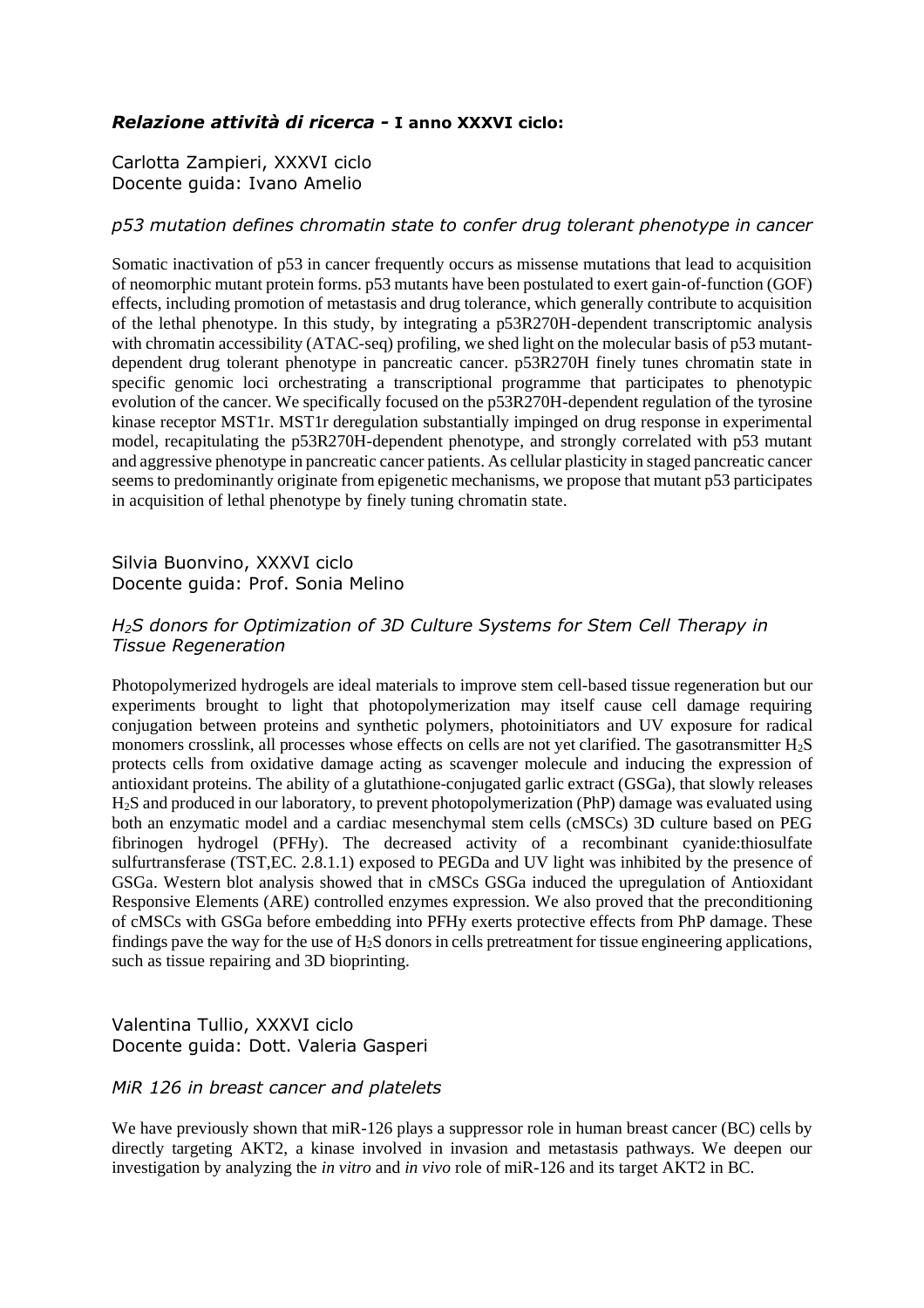We firstly investigated whether miR-126, by targeting AKT2, might impact *in vitro* proliferative (analyzed by CFU assay) and invasive (analyzed by Matrigel Transwell Invasion Assay) properties of different BC cell lines. We found that both the invasiveness and proliferative capacity of BC cells are related to levels of miR-126 and AKT2, and this kinase, known as exclusively involved in steps of the metastatic process of BC, also promotes the first steps of oncogenesis. miR126 overexpression, as well as AKT2 silencing, indeed, significantly decreased the number of colonies, as well as that of invading cells. We also set up a fast and reproducible quantitative method for CFU assay, based on elution of bound crystal violet, that gave results superimposable to those obtained with the common method of colony counting. To corroborate *in vitro* results, we performed bioinformatic studies, finding that overall survival (OS) of patients with different BC subtypes is directly correlated with miR-126 expression, while being inversely correlated with AKT2 expression. Collectively, our data strongly suggest that miR-126 and AKT2 expression might have a prognostic value in BC.

#### Erica Foffi, XXXVI ciclo Tutor: Prof. Eleonora Candi

#### *Identification of positive transcriptional effectors of ΔNp63 in epithelia*

ΔNp63 is a transcription factor known for its role in the regulation of epithelial morphogenesis and adult epithelial stem cell maintenance and differentiation. It also plays a role in tumorigenesis: it is upregulated in 20% of the head and neck squamous cell carcinomas (HNSCC), having an oncogenic function. Preliminary data obtained by a BioID (Proximity-dependent Biotin Identification) assay, underlined the ΔNp63 putative interactome. We decided to study the interaction between ΔNp63 and the chromatin reader Bromodomain-containing protein 4 (BRD4). BRD4 recognizes and binds acetylated histones and mediates the expression of a wide range of genes. Recent findings indicate BRD4 as a novel cancer therapeutic target. Our data indicate that, in human keratinocytes, p63 and BRD4 interaction is required for p63-mediated transcriptional programs, including proliferation, cellular metabolism, and differentiation. p63 and BRD4 expression are positive correlated in normal squamous epithelia, in addition a positive correlation is also observed in HNSCC patient datasets. We aim in future experiments to extend our analyses in HNSCC cancer cell lines, to understand if BRD4 can be also a positive effector of ΔNp63 to mediate its oncogenic activity.

#### Eleonora Mammarella, XXXVI ciclo Docente guida: Ivano Amelio

# *Epigenetic regulation of p53 in tumor suppression*

Tumor suppressor protein 53 (TP53), is among the crucial players of tumour suppression and maintenance of the genome integrity. Missense mutations in this gene lead to the acquisition of new oncogenic functions, collectively referred to as gain of function (GOF) effects. In the first part of my PhD project, I studied the gene regulatory network of p53 mutant, while part of my activity was directed to the calibration of a system for epigenetic analysis by live cell imaging. To help dissecting the molecular basis of p53 mutant GOF, we conducted an analysis of a fully annotated genomic and transcriptomic human pancreatic adenocarcinoma dataset. Genes of interest were selected on the basis of their differential expression between p53 mutant and p53 wild-type cohorts and their prognostic value. We identified NUAK2 and RCAN2 as candidate players of p53 mutant network. We validated their regulation in cellular models and analysed Chip-Seq data to identify hypothetical molecular mechanism through p53 mutant could modulate their expression. We found that p53 can physically bind RCAN2 gene locus in the regulatory regions where is known binding of the other p53 mutant interactors as Srebp1 and p63, indicating the existence of this molecular mechanism. In the second part of PhD project, I calibrated a system to perform Live Cell Imaging and detect specific epigenetic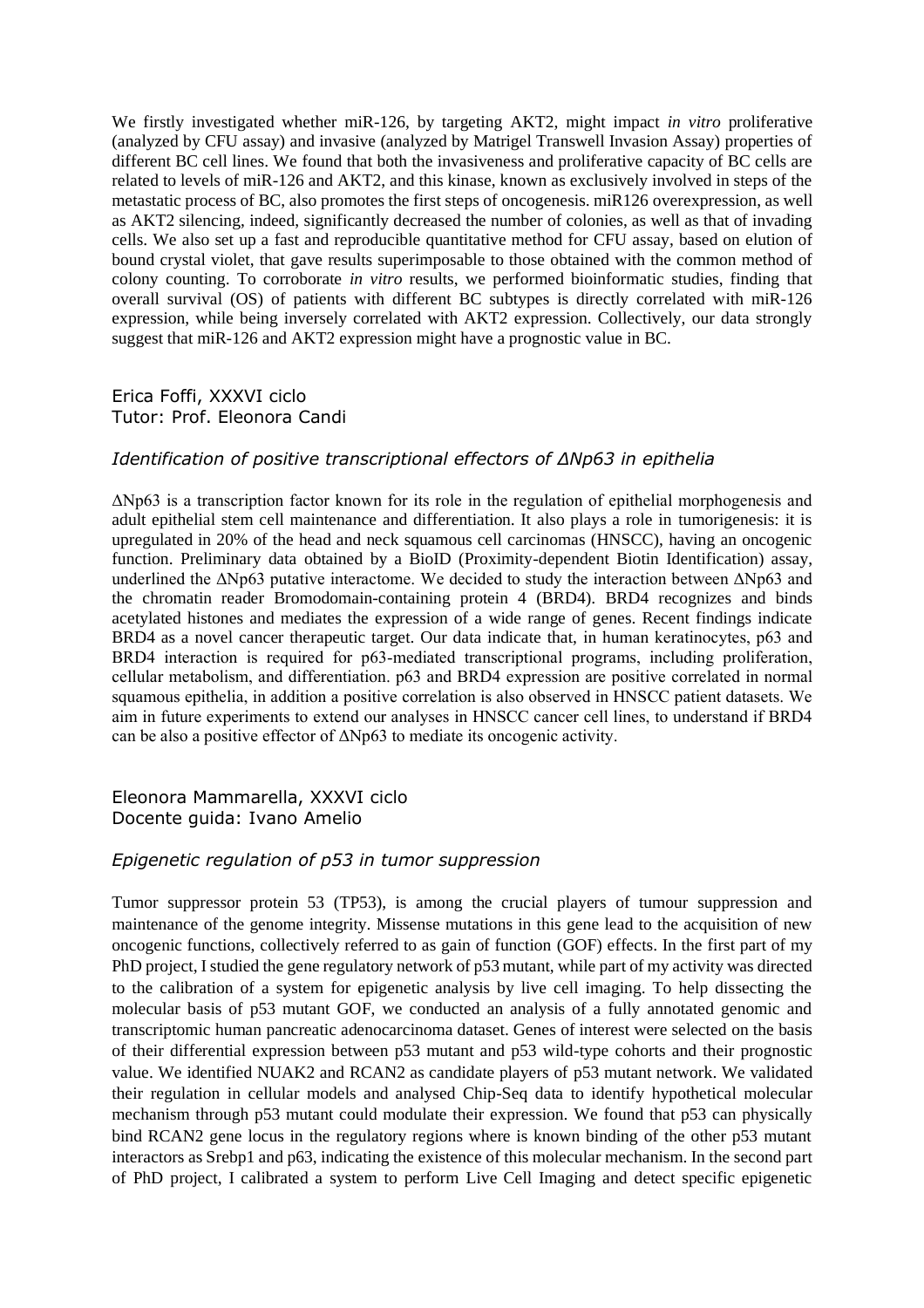modification in living cells. I used engineered proteins with DNA binding domain able to recognize and mark specific epigenetic target as DNA methylation and histone 3 lysine 9 trimethylation in mouse Major Satellite, pericentromeric regions of DNA repeats in tandem. This system is composed by two modules, respectively the first one specific to recognize the epigenetic modification of interest and the second one, able to mark Major Satellite repeats. Both modules were combined to two domains of the Venus fluorophores capable of emitting a fluorescent signal that can be microscopically tracked. The probes were tested on different cellular systems p53 wild type and null, then, in future studies, I will deepen the role of p53 on the stability of the pericentromeric regions in cellular model of Pancreatic Adenocarcinoma.

Francesco Moro, XXXVI ciclo Tutor: Dott. Giovanni Di Zenzo Docente guida: Prof. Eleonora Candi

## *A case-control study on the association of dipeptidyl peptidase IV inhibitor (gliptin) treatment in type 2 diabetes and bullous pemphigoid*

Bullous pemphigoid (BP) is the most frequent autoimmune blistering disease and is induced by autoantibodies against two structural proteins of the dermal-epidermal junction, i.e. BP180 and BP230. The vast majority of the autoAbs target the extracellular noncollagenous 16A domain (NC16A) of BP180. Moreover, BP- autoAbs may target epitopes other than the NC16A domain. Correlations between targeted epitopes and clinical features have not been fully investigated. Recently, several cases of BP have been reported in patients treated with dipeptidyl peptidase-IV inhibitors (DPP4i), also termed gliptins (GPs), for type-2 diabetes (T2D). To estimate the extent of association between GP treatment and BP onset, and to determine whether specific GPs have different roles we are conducting a case-control study with prospective enrollment on cases' raw. Thus, cases are represented by patients with BP and diabetes, the control series is formed by patients without BP and with T2D. We are evaluating clinical features, disease severity, time to disease activity control, and complete remission in 12 months follow-up period. We are assessing the relevance of different classes of Immunoglobulin (IgG, IgE, and IgA) in the humoral autoimmune response against BP antigens in different subsets of BP patients and controls. In addition, the immune response will be epitope mapped using different BP180 portions.

#### XXXIV

## **Francesco Rugolo, PhD Student, XXXIV ciclo Tutor: Prof. Massimiliano Agostini**

The expression of ELOVL4, repressed by MYCN, defines neuroblastoma patients with good outcome. During my PhD, my main project focused on the study of the enzyme ELOLV4, both from the point of view of its transcriptional regulation and its role in neuroblastoma cells. ELOVL4 is an enzyme belonging to the class of elongase of fatty acids, involved in the synthesis of VLC-FA and VLC-PUFA and elovanoids, polyunsaturated and oxygenated fatty acids with 32 and 34 carbon atoms and furthermore, its expression is essential for the growth and development of the organism. By consulting different bioinformatics software, we initially identified specific E-box sequences on the ELOVL4 promoter for MYCN, the main transcription factor known in neuroblastoma cells and an important tumour marker as it is always associated with a poor prognosis in patients. Chromatin immunoprecipitation experiments confirmed the presence of MYCN on the ELOVL4 promoter. Further analysis revealed the presence of other important chromatin remodelers (Sp1, HDAC1/2) on the ELOVL4 promoter. Subsequently, through gene silencing experiments or MYCN over-expression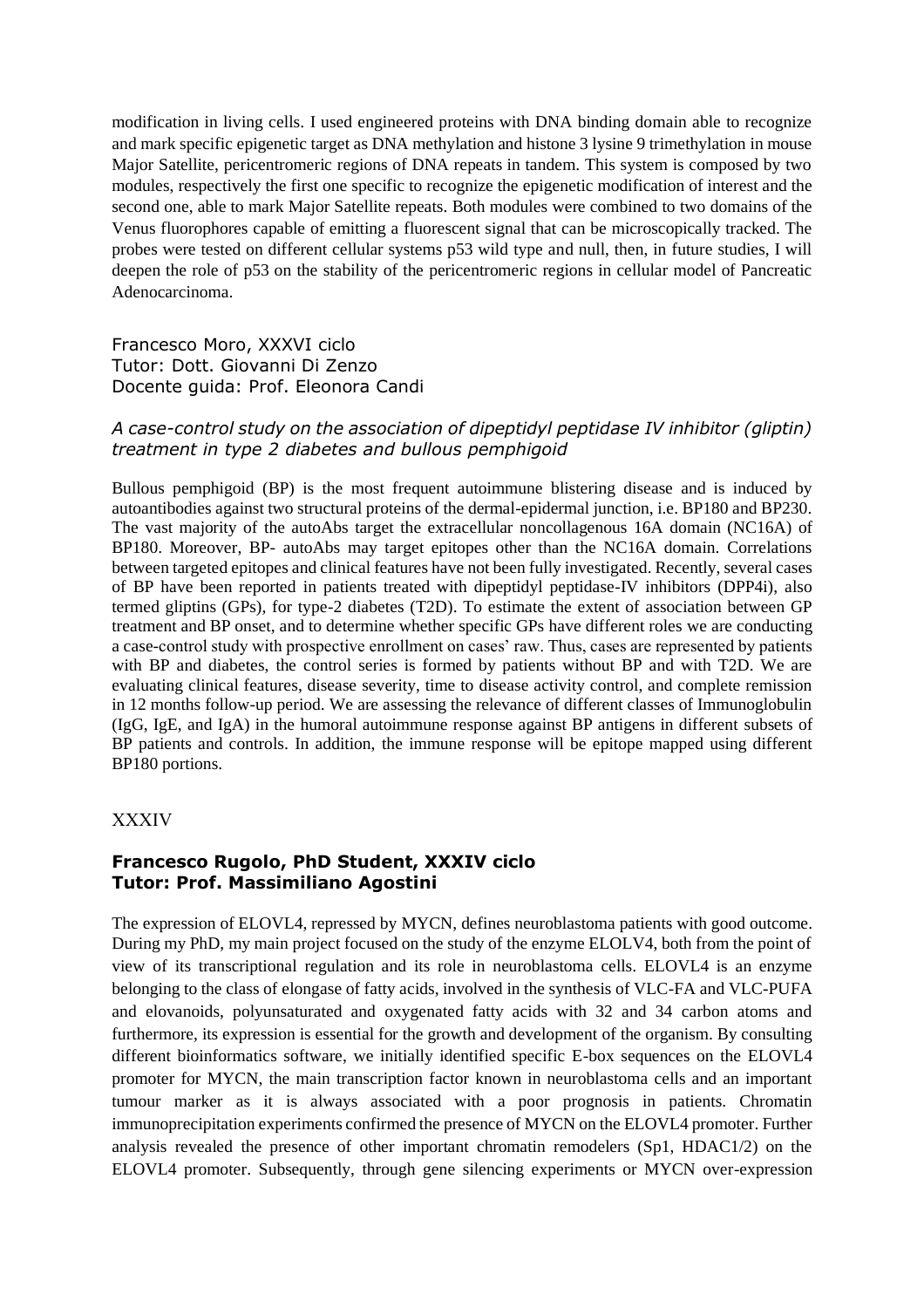experiments, we simultaneously observed an opposite trend in ELOVL4 expression compare with MYCN expression. For what concern about the biological role of ELOVL4, using fluorescence microscopy, we observed the involvement of ELOVL4 in the production of intracellular Lipid Droplets (LDs); also, we observed that a decrease in ELOVL4 expression is associated with a reduction in neurite outgrowth in neuroblastoma cells. Consistent with this finding, using public datasets of neuroblastoma patients, we observed that ELOVL4 expression is associated with a favourable prognosis. All these data led us to the conclusion that not only ELOVL4 might be negatively regulated in its expression by MYCN in possible association with HDAC1/2 and Sp1, but that it might also act as a prognostic marker in neuroblastoma patients in the future.

#### **Pubblications**

1) **[Francesco Rugolo](https://pubmed.ncbi.nlm.nih.gov/?term=Rugolo+F&cauthor_id=34333551)**[, Nicolas G Bazan,](https://pubmed.ncbi.nlm.nih.gov/?term=Bazan+NG&cauthor_id=34333551) [Jorgelina Calandria,](https://pubmed.ncbi.nlm.nih.gov/?term=Calandria+J&cauthor_id=34333551) [Bokkyoo Jun,](https://pubmed.ncbi.nlm.nih.gov/?term=Jun+B&cauthor_id=34333551) [Giuseppe Raschellà,](https://pubmed.ncbi.nlm.nih.gov/?term=Raschell%C3%A0+G&cauthor_id=34333551) [Gerry](https://pubmed.ncbi.nlm.nih.gov/?term=Melino+G&cauthor_id=34333551)  [Melino,](https://pubmed.ncbi.nlm.nih.gov/?term=Melino+G&cauthor_id=34333551) [Massimiliano Agostini.](https://pubmed.ncbi.nlm.nih.gov/?term=Agostini+M&cauthor_id=34333551) (2021). The expression of ELOVL4, repressed by MYCN, defines neuroblastoma patients with good outcome. *Oncogene.* 2021 Jul 31. doi:10.1038/s41388-021-01959-3. 2) Alessio Butera, Matteo Cassandri, **Francesco Rugolo**, Massimiliano Agostini, Gerry Melino. (2020). The ZNF750-RAC1 axis as potential prognostic factor for breast cancer. *Cell Death and Discovery.* 2020 Nov 29;6(1):135.

### **Cristina Mimma Ruggiero Tutor: Prof.ssa Alessandra Gambacurta**

Epigenetics is considered a new tool for early diagnosis in the representation of the presence of tumor phenotypes. To date, research is focused on the study of DNA methylation, but a new path is opening up towards epigenetic modifications related to histones. They can be useful in discriminating between normal tumor or tissue. Starting from the in vitro analysis on neuroblastoma we studied the epigenetic changes during its osteogenic differentiation. This wide genomic analysis allowed us to identify critical changes in some histone H3 lysines. These data were validated in vivo on human biopsies of basalioma, bladder and head-neck cancer and their respective normal parts, by Immunofluorescence analysis, allowing us to assign two different phenotypes (tumor: H3K27me3 +, H3K79me3-, H3K9me2-; normal: H3K27me3 +/-, H3K79me3 +, H3K9me2 +). It was subsequently verified whether these epigenetic changes corresponded to changes in the 3D genome structure between healthy and cancer patients. Using Hi-C data (*High Chromosome Conformation Capture*) from healthy and tumor tissues of patients, the contact matrices of the genome were constructed, and their analysis showed that during passage from a healthy cell to a tumor, drastic structural changes in chromatin occur. To understand if these relevant epigenetic and structural changes corresponded to a transcriptional dysregulation, the most up and down regulated genes in bladder cancer were examined and going to identify with RNA-Seq the specific dysregulation of cancer subtypes. Most of them are not only transcriptionally dysregulated also in other tumors examined by the Gepia 2 Database but fall into highly structurally modified genome regions as confirmed by DNA-methylation experiments related to other solid tumors. An analysis on Gene Ontology places these genes in three very specific categories based on molecular functions. The study of these genes will be useful not only for the identification of new therapeutic targets for personalized medicine and for a possible repositioning of drugs already used for other pathologies, but also for the identification of new diagnostic and prognostic markers.

#### **PUBBLICATIONS**

-Monica Bari, Natalia Battista, Giulia Merlini, Marina Fava, **Cristina Ruggiero**, Sara Piccirillo, Giovanni Valentini, Gabriele Mascetti, Alessandra Gambacurta and Mauro Maccarrone. (2019) "The SERiSM project: preliminary data on human stem cell reprogramming in microgravity" Front. Physiol. Doi: 10.3389/conf.fphys.2018.26.00038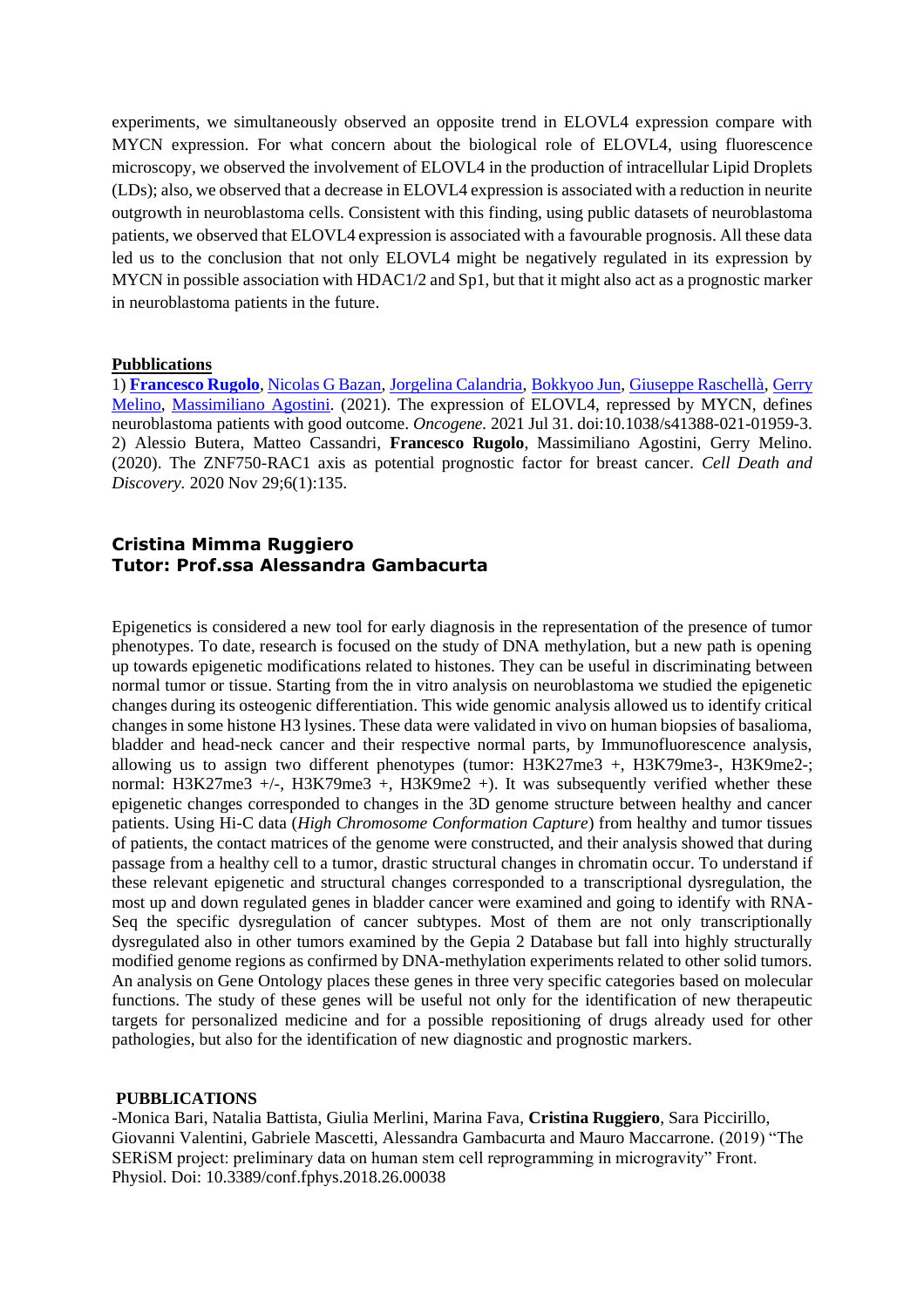-Alessandra Gambacurta, Giulia Merlini, **Cristina Ruggiero**, Giacomo Diedenhofen, Natalia Battista, Monica Bari, Michele Balsamo, Sara Piccirillo, Giovanni Valentini, Gabriele Mascetti & Mauro Maccarrone-(2019) "Human osteogenic differentiation in Space: proteomic and epigenetic clues to better understand osteoporosis" 9:8343 [| https://doi.org/10.1038/s41598-019-44593-6](https://doi.org/10.1038/s41598-019-44593-6) **CONGRESS**

-Congress ESA-ESTEC 18-22 JUNE The Netherlands by abstract: The SERISM project: "Modulation of Osteogenic Markers in human Blood-Derived Stem Cells Aboard the ISS during the VITA Mission of the Italian Space Agency"

-Congress «Global Meet on Stem Cell Research and Molecular Biology» 14-OCTOBER 2019 ROME by poster «Human osteogenic differentiation in Space: proteomic and epigenetic clues to better understand osteoporosis».

# **Carlo Ganini Tutor: Gennaro Melino**

*Establishment of a multi-omics approach to cancer*

Cancer genomes have been explored from early 2000s through massive exome sequencing, leading to the publication of The Cancer Genome Atlas in 2013. Sequencing techniques have been developed alongside and allowed to go beyond the limitation of costs for whole genome sequencing of single specimens, allowing to develop more accurate and extensive cancer sequencing projects with deep sequencing of whole genomes as well as transcriptomic analysis. The Pan Cancer Analysis of Whole Genomes recently published whole genome sequences data from more than 2600 human cancers together with almost 1200 related transcriptomes. The vast amount of data generated needs to be thoroughly deciphered and the advent of machine learning approaches will be the next step towards the generation of personalized approaches for cancer medicine. Under this light, the generation of other omics data on cancer tissues are still missing, with few databases focusing on proteomics or phosphoproteomics. With my work I have established a multi-omic approach to cancer in a Rome based clinical network between Policlinico Tor Vergata Hospital and the San Carlo di Nancy Hospital, highlighting the criticalities of establishing a complex clinical-translational network. Focusing on the output of this approach, I have analysed a cohort of patients affected by kidney cancer, which would greatly benefit from a more precise molecular characterization, which might be used for treatment selection in advanced cases.

*Side research activities*: during my PhD I have also been involved in other research projects, on *the role of p53 in maintaining chromatin structure in a model of murine pancreatic adenocarcinoma,*  during my initial year, partially based in the University of Cambridge, MRC Toxicology Unit, Leicester, UK and on the study of *p63 molecular signature in human squamous carcinomas,* during the second year of my PhD.

Finally, I have also been involved in editorial activities initially as assistant to the editorial office in Cell Death and Differentiation and Cell Death and Disease, acting as a proper Editor on Cell Death Discovery (June 2021 – present).

## **LIST OF PUBLICATIONS**

*The p53 family member p73 in the regulation of cell stress response* - Biol Direct. 2021 Nov 8;16(1):23

Serine and one-carbon metabolisms bring new therapeutic venues in prostate cancer - Discov Oncology 2021

The efficacy of a medical device based on Phenolmicin P3 and Bosexil (Mictalase®) in symptoms control and prevention of lower urinary tract infections in patients undergoing Thulium Laser Enucleation of Prostate: a single-center, randomized, controlled, phase III study - Urology 2021, under evaluation